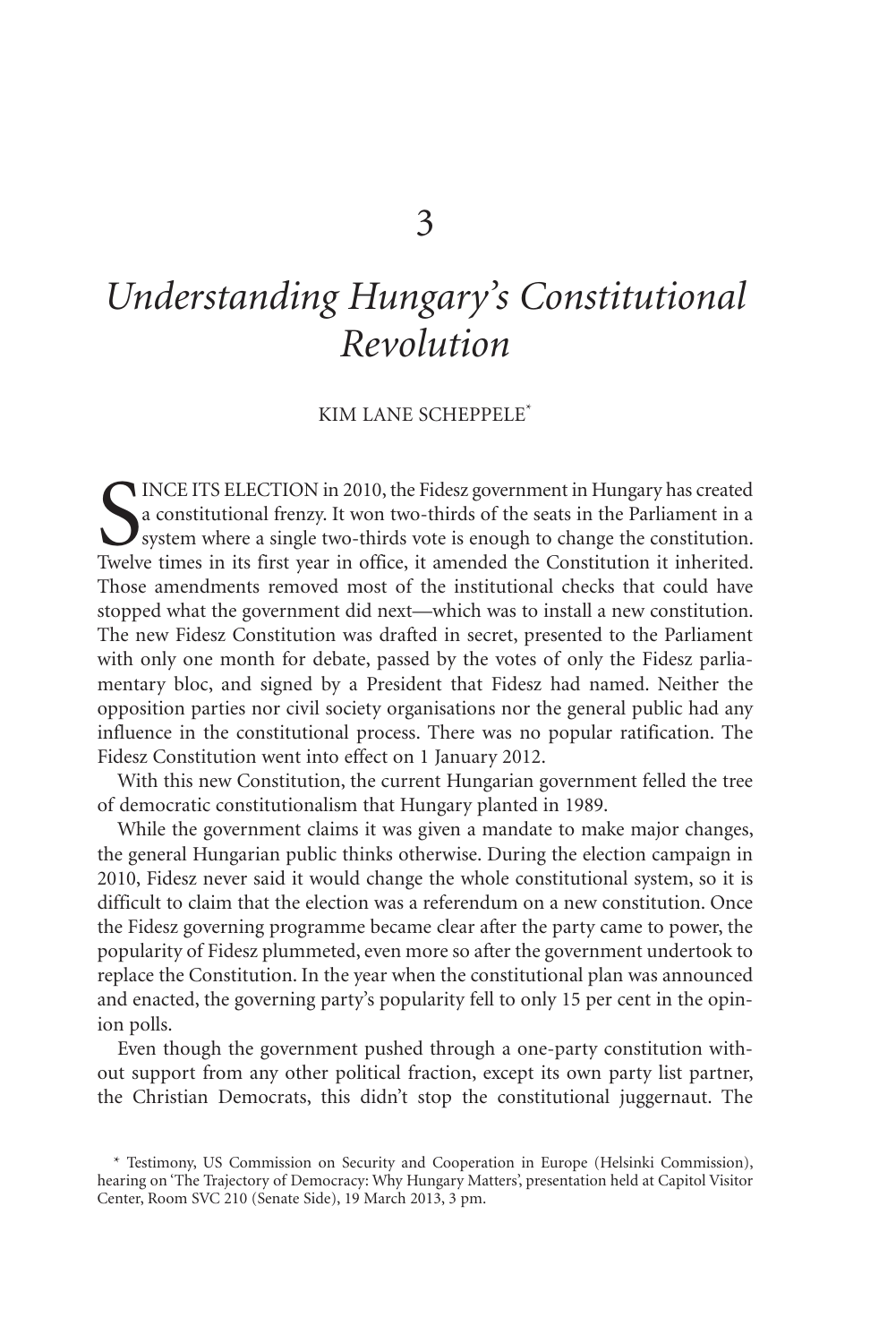## 112 *Kim Lane Scheppele*

government amended its new Constitution four times in the first 15 months of the new Constitution's life. Each time, the government did so with the votes of only its own political bloc, rejecting all proposals from the political opposition or from civil society groups. The current Hungarian Constitution remains a oneparty constitution.

In March 2013, the Fidesz government passed a 15-page amendment to the new 45-page Constitution. László Sólyom, the Conservative former President of both the Constitutional Court and the Republic of Hungary, said in a public statement at the time that the 'Fourth Amendment' removed the last traces of separation of powers from the Hungarian constitutional system. Under the Constitution as amended, no institution has the legal right to check many of the key powers of the one-party government.

The Fourth Amendment nullified more than 20 years of rights-protecting case law that the Hungarian Constitutional Court had developed before the new Constitution went into effect. This left a giant gap where firm legal protection of basic rights once stood. The Fourth Amendment specifically overturned nearly all of the decisions that the Constitutional Court made in the previous year striking down controversial new laws the Fidesz government had passed. The Fourth Amendment removed the Court's power to evaluate on substantive grounds any new constitutional amendments, a move which allowed the government to escape review by inserting any controversial new proposal directly into the Constitution. The Fourth Amendment entrenched political control of the judiciary and gave the government new tools to prevent the opposition from coming to power. The Fourth Amendment reversed many of the concessions Hungary made in the first year of the new Constitution when the European Union, the Council of Europe and the US State Department criticised fundamental aspects of that Constitution.

Under cover of constitutional reform, the Fidesz government gave itself a practically unlimited power. It now has discretion to do virtually anything it wants, even if civil society, the general public and all other political parties are opposed.

How could Hungary have fallen so far so fast from the family of stable constitutional democracies? The answer lies in the Achilles' heel of the old constitutional system: a disproportionate election law combined with an easy constitutional amendment rule.

Hungary's 1990 election law gave disproportionate numbers of seats to the winner of an election, a feature that was designed to help plurality parties form stable governments. When Fidesz got 53 per cent of the vote in the 2010 election, the election law converted this victory into 68 per cent of the seats in the Parliament. While Fidesz won this vote in a joint party list with the Christian Democrats (KDNP), the Christian Democrats barely have an independent existence apart from Fidesz and its members vote in a bloc with Fidesz on every issue.

Armed with its two-thirds supermajority, the Fidesz government has been able to make use of the old Constitution's amendment rule, dating to the communist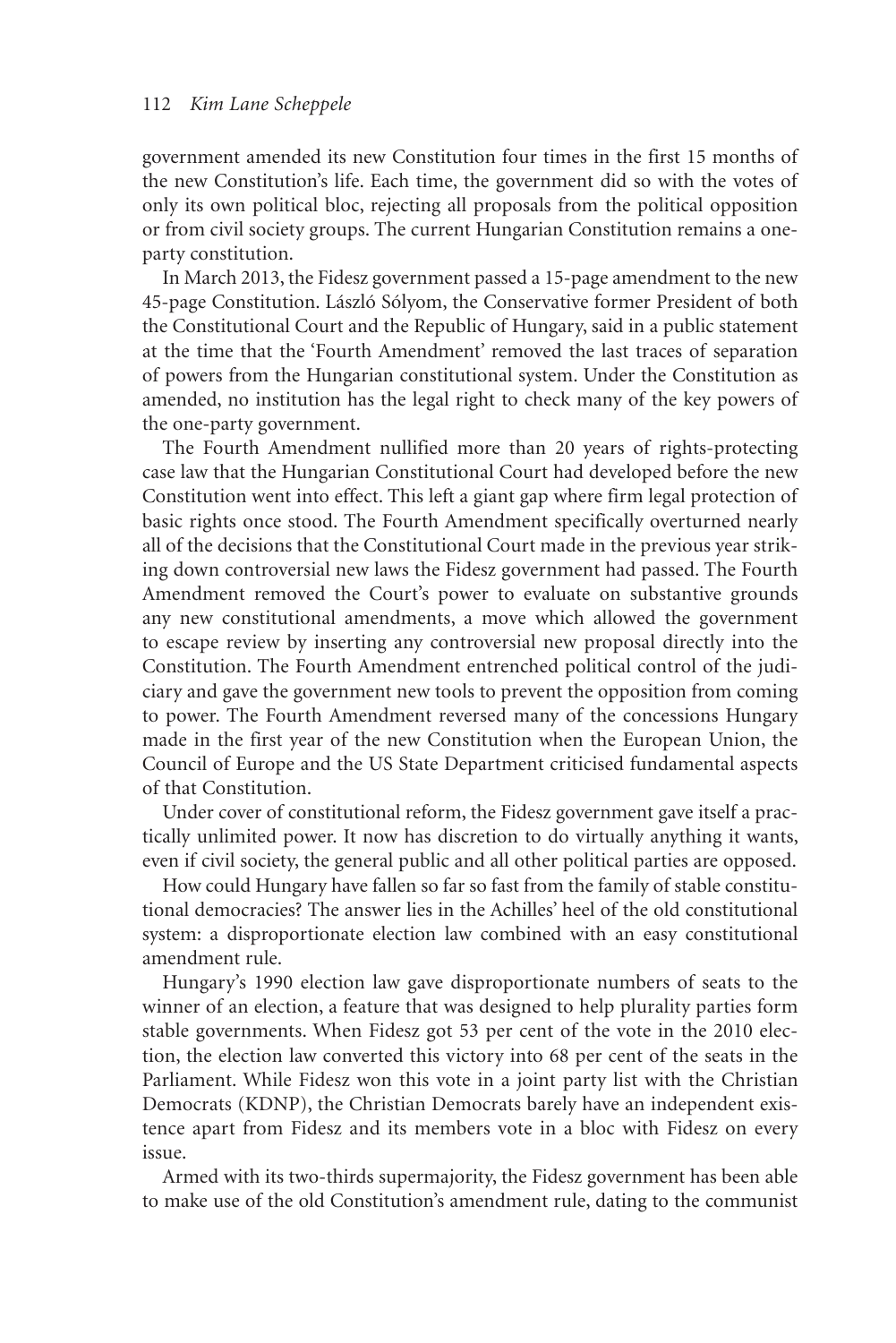Constitution of 1949, which permitted the Constitution to be changed with a single two-thirds vote of the Parliament. This 'magic two-thirds' has enabled Fidesz to make all of its constitutional changes in a formally legal manner. Only one barrier remained: in 1995, under a prior two-thirds government, the old Constitution was amended to require a four-fifths vote of the Parliament before any new constitutional drafting process could begin. One month into its term, Fidesz used its two-thirds vote to amend the Constitution to remove the fourfifths requirement.

Many of the laws, including the Constitution itself, many of the constitutional amendments and most of the cardinal laws, were introduced through the parliamentary procedure of a 'private member's Bill', which bypasses the stage of public consultation required of all government Bills. That, combined with the fact that the Parliament instituted a new rule through which a two-thirds vote could cut off parliamentary debate on any topic, meant that most of these new laws received very little public discussion. It has not been uncommon for a constitutional amendment go from first proposal to final enactment in just a few weeks.

Taken over the first three years of the Fidesz government, the constitutional changes are complicated, detailed and spread out across a new Constitution, four major constitutional amendments, dozens of 'cardinal' (supermajority) laws, and thousands of pages of ordinary laws that were all passed in a giant legislative blur, sometimes in the middle of the night. I strongly suspect that most Hungarians do not understand the details of this new constitutional system. Even Hungarian lawyers are not able to keep up with the total revolution in the law. In what follows, I will try to explain how the new system of Hungarian government is structured (as of March 2013) taking all of this new law into account.

I will call this whole new legal structure the 'Fidesz Constitution' even though not everything is in the single constitutional text or its amendments. Many elements of the system I describe are in two-thirds 'cardinal' laws that are almost as entrenched as the Constitution itself, which is why I don't make fine distinctions here except where they are crucial for understanding how the system works.

In this testimony, I will focus on the system of divided and checked powers necessary for a government to remain both constitutional and democratic. History tells us that a government that has no limits on what it can do and that concentrates all powers in a single party will soon cease to be either constitutional or democratic.

The importance of checked and limited powers was an insight very familiar to the American constitutional framers. The Philadelphia Convention did not even include a Bill of Rights in the US Constitution because the framers believed that the most effective protection for rights was a government that was limited by law. While American history has taught us that a Bill of Rights matters—and the ratification process of the US Constitution insisted on including one—we have also learned much from James Madison, who wrote: 'The accumulation of all powers, legislative, executive, and judiciary, in the same hands, whether of one,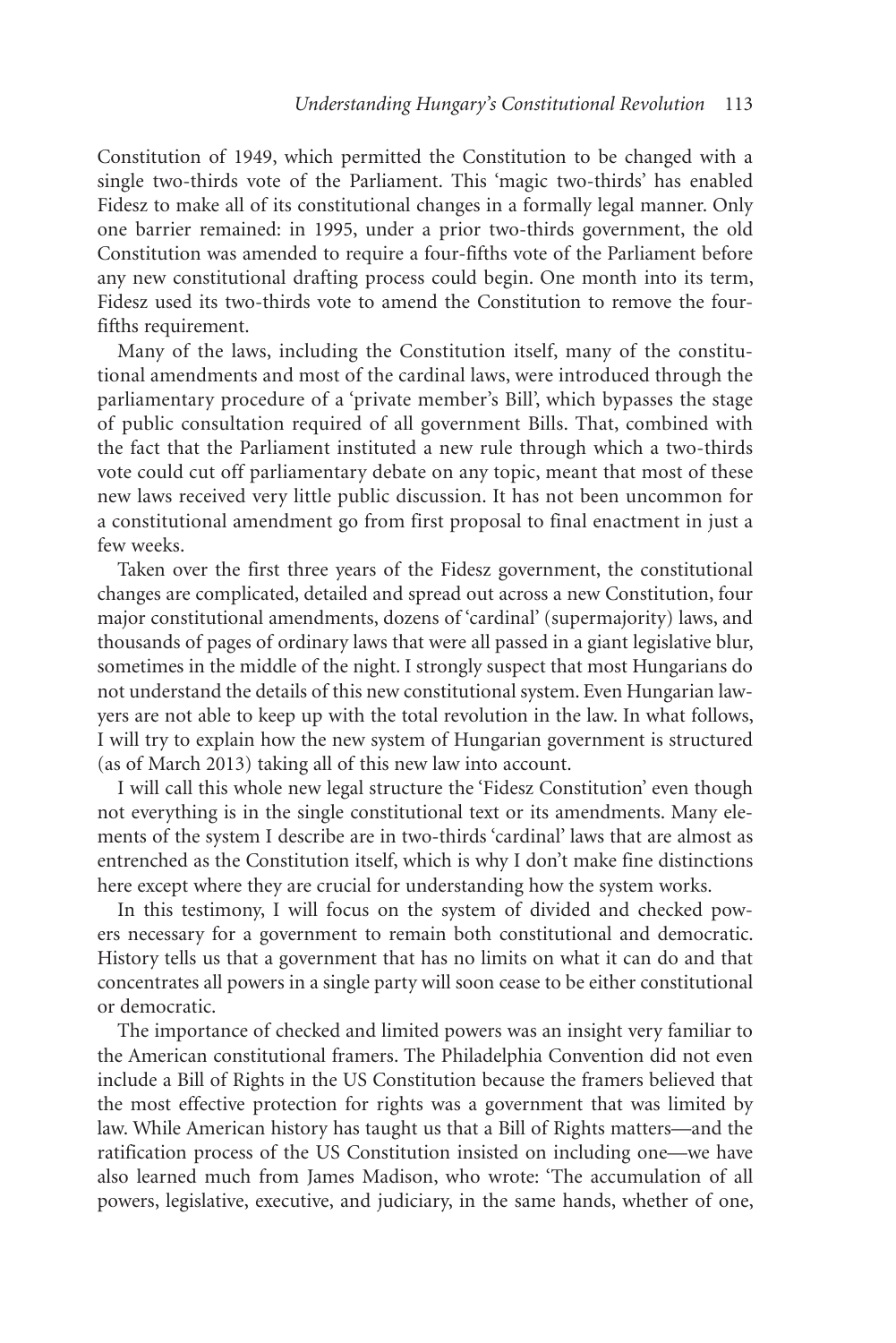a few, or many, and whether hereditary, self-appointed, or elective, may justly be pronounced the very definition of tyranny'.<sup>1</sup>

By James Madison's definition, Hungary is on the verge of tyranny. In what follows, I will show that the Fidesz political party has gathered all of the powers of the Hungarian government into its own hands, without checks from any other political quarter and without any limits on what it can do.

We should start with the basics: Hungary has a unicameral parliamentary system of government. A unicameral Parliament has no upper house to check what the lower house does, no 'Senate' to complicate life for the 'House of Representatives' and vice versa. A parliamentary system means that the most powerful executive, the Prime Minister, is elected by the Parliament rather than directly by the people. As a result, the Prime Minister in Hungary is virtually guaranteed a majority for all of his legislative initiatives because that legislative majority put him into his job. Not surprisingly, the legislative-executive cooperation guaranteed in Hungary's unicameral parliamentary system dates back to the communist Constitution of 1949.<sup>2</sup>

In 1989, however, major constitutional changes in Hungary added a number of checks to this basic framework. A Constitutional Court was created as the primary watchdog on the majoritarian dangers of a unicameral parliamentary system. Unlike a Supreme Court, which is the highest court of appeal in the legal system (something we are familiar with in the United States), a Constitutional Court is the only court that is allowed to hear and decide constitutional questions—and it does nothing else besides rule on constitutional matters. Because the Hungarian Constitutional Court conducts the primary oversight in a system that has little formal separation of legislative and executive power, it is even more important than the Supreme Court in the American separation-of-powers system.

Given such weighty responsibility in the 1989 constitutional design, the Constitutional Court was made highly accessible to the new democratic public in Hungary. Literally, anyone could ask the Constitutional Court to review a law for constitutionality using a so-called *actio popularis* petition. As a result, virtually every law was challenged. From the time it opened in January 1990, the active Constitutional Court kept each new government under constitutional constraint regardless of the political leanings of the government. Opinion polls showed that the Constitutional Court was consistently the most highly respected political institution in Hungary.

The procedure for electing judges to the Constitutional Court before 2010 prevented the Court from being captured by any one political fraction. Because each judicial nominee to the Constitutional Court had first to be approved by a majority of parliamentary parties before then being elected to the Court by a two-thirds

<sup>1</sup> J Madison, 'Separation of Powers' *Federalist No 47* (30 January 1788) 323–31.

<sup>&</sup>lt;sup>2</sup> From the mid-nineteenth to the mid-twentieth centuries, Hungary had a bicameral Parliament.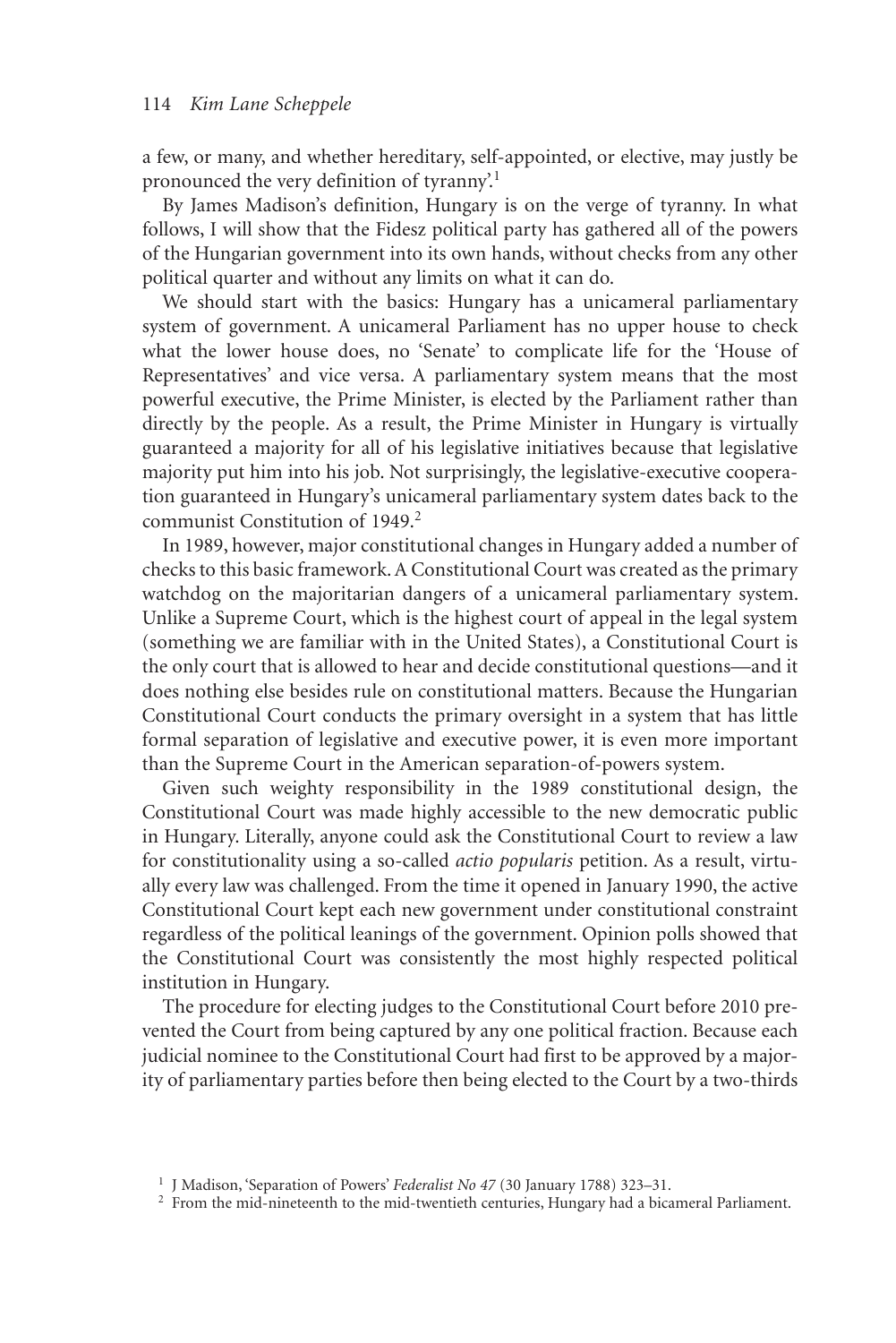vote of the Parliament, the Court always had a balance of different political views represented on the bench.

Other changes made to the constitutional system in 1989 provided more checks on Hungary's unicameral parliamentary government. Revamped parliamentary procedure required extensive consultation with both civil society and opposition parties before government Bills could be put to a vote. Important issues of constitutional concern required a two-thirds vote of the Parliament. As we have seen, however, the private member's Bill procedure allowed the consultation stage for legislation to be bypassed and the two-thirds laws could cease to be a real check on power when the government had two-thirds of the parliamentary seats, something the disproportionate election law made quite likely.

Four ombudsmen added after 1989 to the system of rights protection. Other independent institutions (the Central Bank, State Audit Office, Prosecutor General's Office, National Election Commission and Media Council) provided both expertise and additional checkpoints. For example, both the National Election Commission and the Media Council were structured to ensure representation from across the political spectrum. An independent self-governing judiciary ensured that the laws were fairly applied.

There were so many different checks instituted after 1989 on the power of the Prime Minister and his parliamentary majority that the post-1989 constitutional system worked reliably to ensure that the operation of majoritarian political power guaranteed by the unicameral parliamentary system didn't ride roughshod over democratic guarantees and constitutional limitations.

By contrast with this robust system of complementary powers, the new Fidesz Constitution removes virtually all of the checks added to the prior communist Constitution after 1989. I will detail the major reversals here.

Under the Fidesz Constitution, the Constitutional Court's power and independence have been compromised in multiple ways. The system for electing constitutional judges was changed so that now a single two-thirds vote of the Parliament is sufficient to put a judge on the Court, abolishing the multiparty agreement that was once necessary for nomination. The Fidesz Constitution also expanded the number of judges on the Court from 11 to 15, giving the governing party four more judges to name immediately.

Between changing the process for electing judges and expanding the number of judges to be elected, the Fidesz government has been able to select nine of the 15 judges on the Court in its first three years in office. The Fidesz parliamentary bloc, voting in unison as it always does, put these judges onto the Court without multiparty support, though a few of the new judges were able to garner some votes from the far-right Jobbik party. The new constitutional judges have almost always voted for the Fidesz government position in each case. Some of the new judges have just voted for the government's position without even giving reasons.

Even if the Court is in Fidesz-friendly hands, however, a powerful Court might still be dangerous to a government that shuns checks on its freedom of action. This may explain why the jurisdiction of the Court has been cut. The Court no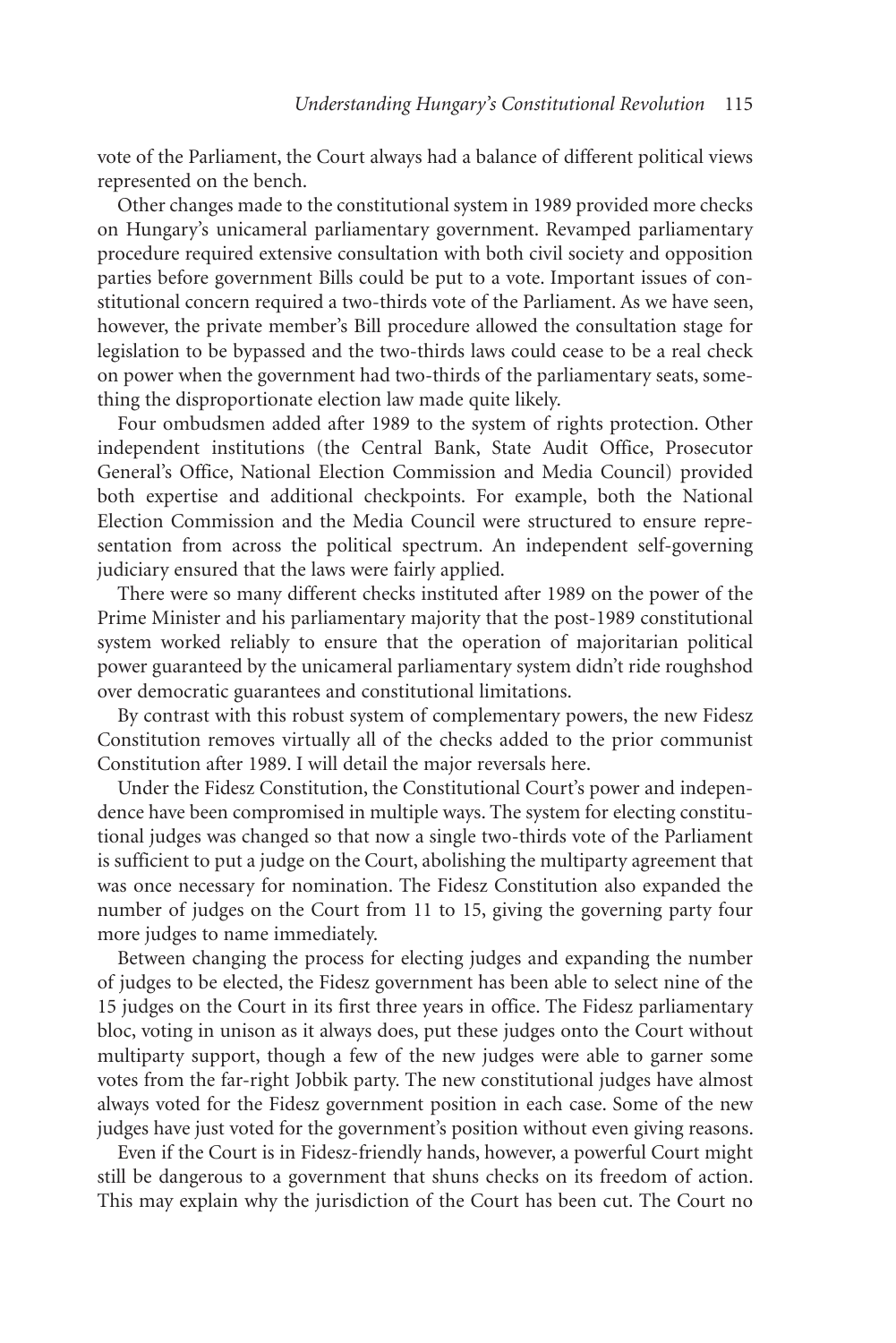## 116 *Kim Lane Scheppele*

longer has the power to review laws based on *actio popularis* petitions, which are petitions that anyone can file. Now, the only individuals who can challenge laws must show that they have been concretely injured by the application of a potentially unconstitutional law and that they have exhausted their remedies in the ordinary courts. If the Constitutional Court can only hear cases that have concrete victims, it is hard for the Court to rule on matters pertaining to separation of powers and the structure of democratic institutions. Individuals rarely get 'standing' to challenge a law that creates a new system for judicial appointments or a law that gives a government agency the power to issue decrees without parliamentary oversight, both laws that have been passed since Fidesz came to power. Some elements of 'abstract review' remain with the Constitutional Court, but these, too, have been restricted.

Abstract review allows the Court to hear challenges to laws without a concrete dispute before it. With the exception of the Parliamentary Commissioner for Human Rights,<sup>3</sup> the Constitution gives the power to challenge laws abstractly only to particular offices that are currently occupied by people affiliated with Fidesz. One might guess that Fidesz appointees do not have a strong incentive to limit the power of their own government. While one-quarter of the Parliament is also given the power to challenge a law at the Constitutional Court, the one-third of the seats in the current Parliament that are not held by the governing party are divided between parties of the centre-left and a party of the far-right, who would have to agree on a challenge, something that is not very likely. As a result, many laws have been effectively insulated from constitutional challenge by the way that abstract review power has been designed.

Even with the limitations on access to the Constitutional Court that were built into the Fidesz Constitution, the system of judicial review in Hungary may seem broader than the system in the United States. Therefore, the dangers of the new system in Hungary may not be apparent to an American eye. Limiting the power to initiate judicial review only to those who have been directly injured and only to officials who owe their jobs to this government limits the ability of the Court to reach constitutional violations that it used to be able to reach. The US Supreme Court cannot reach all constitutional violations either, but the United States has a bicameral Congress, a separately elected President, a vigilant and active civil society, and federalism, which adds state governments and state courts as additional checks on the power of temporary majorities. Hungary has none of those checking institutions and so relies on the Constitutional Court to carry more weight in the constitutional system. Making it difficult for this Court to reach all constitutional violations creates blind spots in which unconstrained political discretion can override constitutional values.

<sup>&</sup>lt;sup>3</sup> The Parliamentary Commissioner for Human Rights, inherited when the Fidesz government came to power, was replaced later in 2013. The new ombudsman has not actively challenged Fidesz legislation before the Constitutional Court for review as the prior ombudsman did.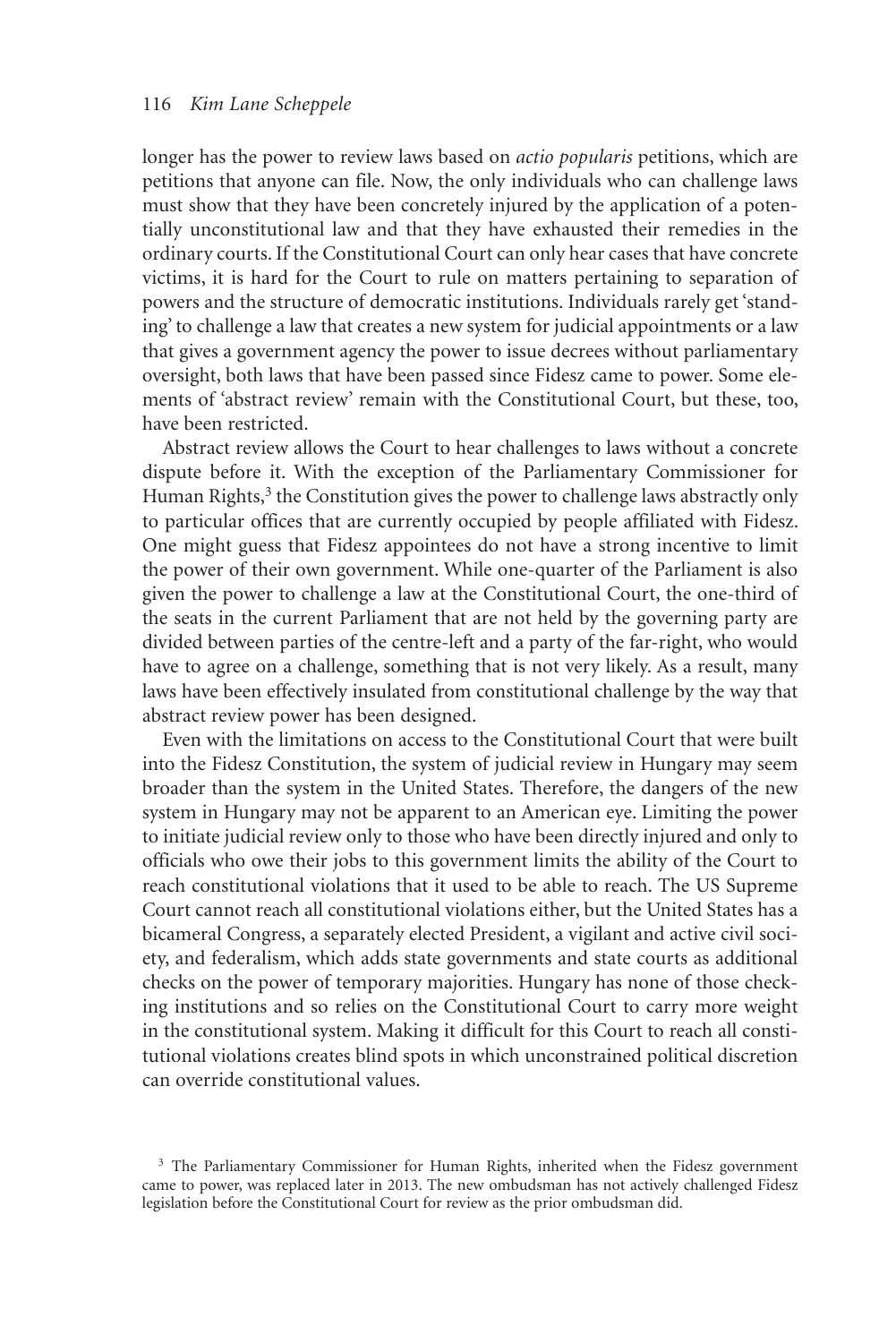In addition to limiting access to the Court, the Fidesz Constitution restricted the jurisdiction of the Court in other ways as well. The Court may no longer review any law that deals with taxes or budgets when those laws are passed at a time when the national debt is more than 50 per cent of GDP. Under the Fourth Amendment passed in March 2013, the Court will never have the power to review budget and tax laws that were passed under these circumstances. As a result, if a tax law passed in 2013 infringes an individual's constitutionally guaranteed property rights or if such a tax is applied selectively to particular minority groups, there is nothing that the Constitutional Court can do—in perpetuity. This opens up a space for the government to violate many personal rights without any constitutional oversight.

The Fourth Amendment has also banned the Court from reviewing constitutional amendments for substantive conflicts with constitutional principles. As a result, if the Constitution promises freedom of religion but a constitutional amendment requires a two-thirds parliamentary vote before a church is officially recognised (a provision that was added to the Constitution with the Fourth Amendment), the Court can do nothing about this. Or if the Constitution says anyone may freely express her opinion but an amendment says that no one may defame the Hungarian nation (a provision that was also added to the Constitution with the Fourth Amendment), there is nothing the Court can do. These examples show that the government can now directly amend the Constitution any time it thinks the Constitutional Court might strike down some policy that the government wants to enact, regardless of how much these new amendments violate principles that have been guaranteed elsewhere in the Constitution. In fact, the Fourth Amendment already inserted into the Constitution all but one of the laws that the Constitutional Court had already struck down as unconstitutional once before under the new Constitution.

To make matters worse, the Fourth Amendment also nullified all decisions made by the Constitutional Court before the new Constitution took effect. At one level, this makes sense: old Constitution/old decisions and new Constitution/new decisions. But the Constitutional Court had already worked out a sensible new rule for the constitutional transition by deciding that 'in those cases where the language of the old and new constitutions was substantially the same', the opinions of the prior Court would still be valid and could still be applied. Otherwise, where the new Constitution was substantially different from the old one, the previous decisions would no longer be used. Constitutional rights are key provisions that are the same in the old and new Constitutions—which means that, practically speaking, the Fourth Amendment annulled primarily the cases that defined and protected constitutional rights. With those decisions gone, no one can say for certain whether Hungarian law protects free speech, freedom of religion, equality of all Hungarians before the law, property rights, and virtually every other right in precisely the way that everyone in Hungary had come to take for granted.

What other checks on Fidesz's untrammelled power were also removed in the Fidesz Constitution? The independence of the ordinary judicial system has taken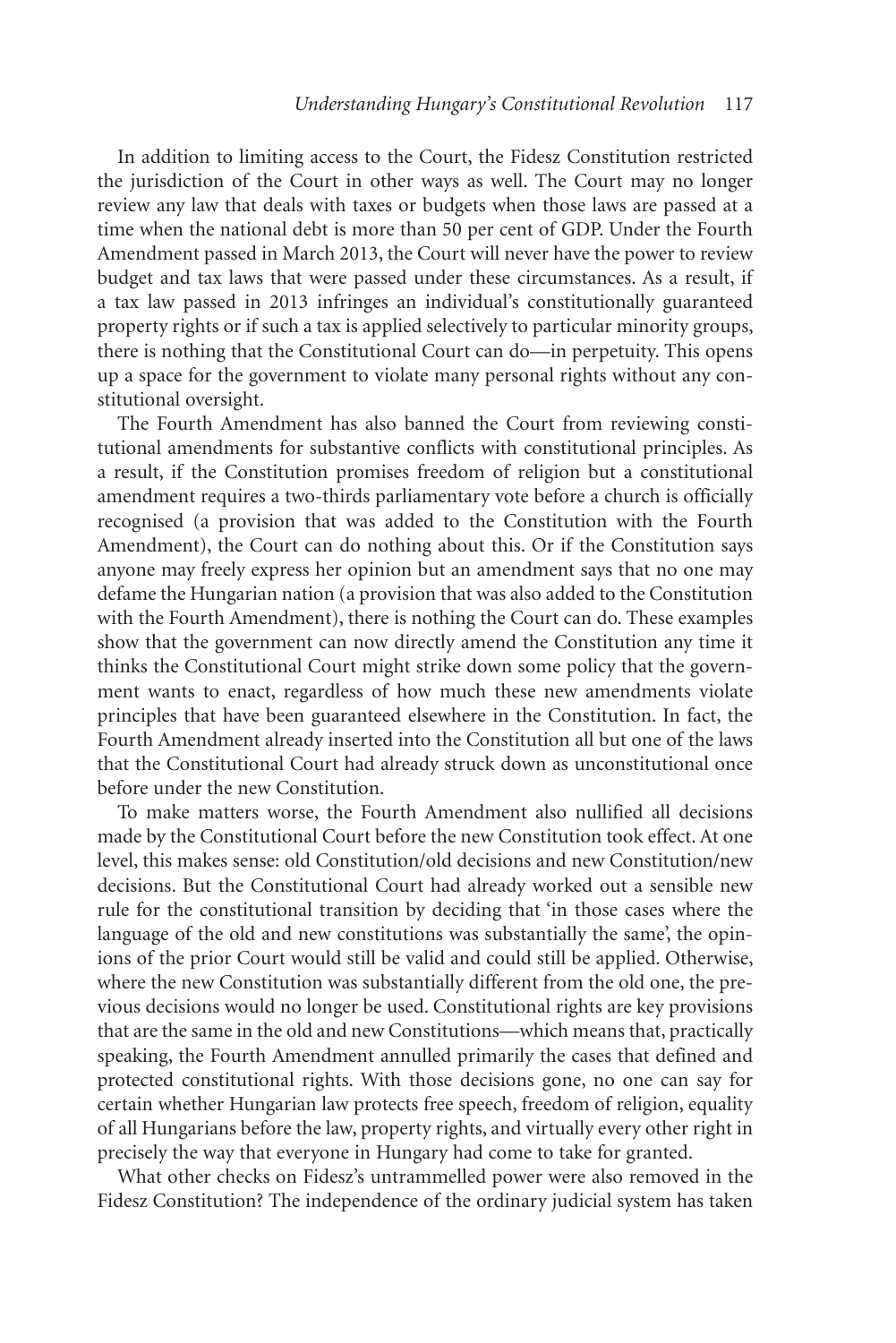a big hit. In 2011, the Fidesz government suddenly lowered the judicial retirement age from 70 to 62, thus removing the most senior 10 per cent of the judiciary, including 20 per cent of the Supreme Court judges and more than half of the appeals court Presidents. Both the Hungarian Constitutional Court and the Court of Justice of the European Union (CJEU) found that the sudden change in the judicial retirement age was illegal.

The government's first reaction was to defy both courts' judgments, before finally agreeing at the end of 2012 to reinstate fired judges who wanted to return to their jobs. Few of them actually returned, however, because the government offered them generous compensation packages if they did not return to work. In the meantime, however, all of the court leadership positions were filled with new judges, so the old judges who wanted to be reinstated were returned to much less important positions. Through this move, the government was able to replace much of the top leadership of the judiciary in a single year. One court leader who could not have been replaced in this manner (because he was too young) was the then-President of the Supreme Court, András Baka. He was removed from office formally by a transitional law, but in practice by a new requirement, effective immediately, that judges must have five years of judicial experience in Hungary before being named to the Supreme Court (newly renamed the Kúria). President Baka's 16 years of experience as a judge on the European Court of Human Rights did not count and he therefore became ineligible to remain a judge on the highest ordinary court in Hungary.

How were the new judges named? The new President of the Supreme Court (Kúria) was elected by a two-thirds vote of the Fidesz Parliament. Beyond that, a new institution was created to oversee the appointment of all other judges as well as the administration of the judiciary: the National Judicial Office (NJO). This office replaced a system of judicial self-government. The President of the NJO, elected by two-thirds of the Parliament, received the power to hire, fire, promote, demote and discipline all judges in the system without any substantive oversight from any other institution. The national President must countersign in cases where a judge is appointed for the first time in the system, but it is not clear that he could refuse to do so. The new leadership of the ordinary courts has thus been replaced by judges who owe their careers to an official elected by the 'magic twothirds' of the Fidesz Parliament.

The Council of Europe's Commission on Democracy through Law (Venice Commission) sharply criticised the extraordinary powers of and general lack of legal standards governing the President of the National Judicial Office. The US State Department has also raised questions about the independence of the judiciary under this system. In a concession to criticism, the Fidesz government agreed to limit the powers of the President of the NJO in legislation passed in summer 2012. But the Fourth Amendment reinstated these outsized powers of the President of the NJO without constitutionalising the checks included in the legislation. The Constitution therefore entrenched the NJO, whose President has the constitutional power to 'manage the central administrative affairs of the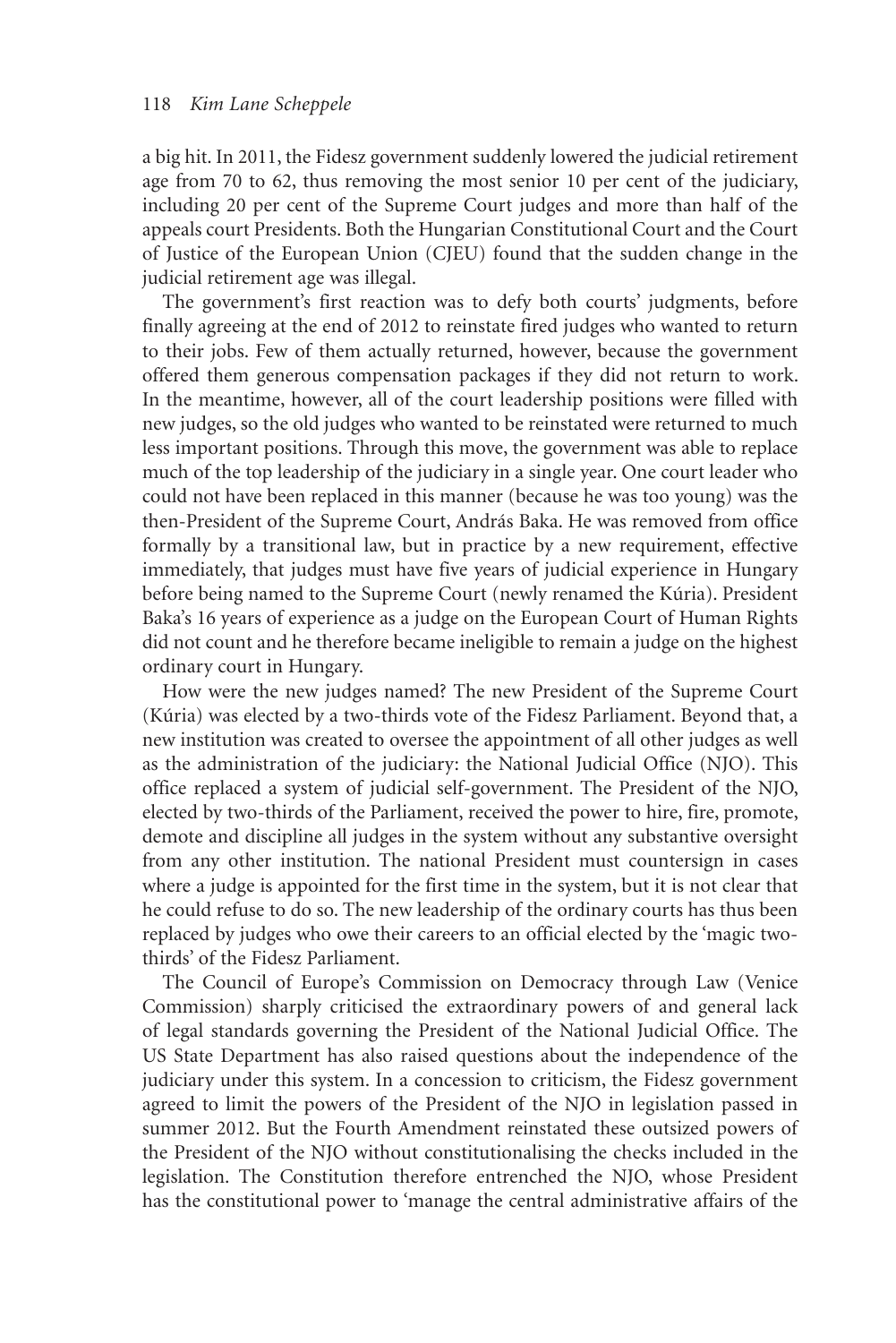courts', a set of responsibilities in which the judges merely 'participate'. None of the other constraints that the Fidesz government agreed to under international pressure—requiring a significant role for the judges in their own self-government, establishing legal standards for the President of the NJO to use in managing the judiciary, and no longer allowing the President of the NJO to stay in office until her successor was elected—were introduced into the Constitution itself, they were only included in a cardinal law governing the judiciary that might have been determined to be unconstitutional because absolute powers were given to the President of the NJO in the Constitution.<sup>4</sup>

In another move that has attracted universal criticism, the Fidesz government gave the President of the NJO the power to take any case in the entire court system and move it to a court different from the one to which normal procedure would assign it. So, for example, if a political corruption case against members of the main opposition party would normally be assigned to the trial-level court in Pest, the President of the NJO can move the case to Kecskemét. In fact, this is not a hypothetical; that very example happened. The rationale given for this extraordinary power to move cases is that the courts are overcrowded and case resolution can be speeded up by moving cases to less crowded courts.<sup>5</sup>

But the rationale for the President of the NJO to have this power was belied by the facts: from public sources, I kept track of the movement of cases in the first year that the President of the NJO had this power. She moved only a few dozen cases away from courts that had thousands of backlogged cases. And she moved the cases not to the least crowded courts in the countryside but to other courts that also had backlogs. She moved some of the highest-profile political cases in which the political opposition had a stake, leading the opposition to charge the government with picking the judges, particularly in cases that have strong political overtones. While my statistics cannot reveal the motivation of the government, they can show that the government was not moving a substantial enough number of cases to make a difference in waiting times and it was not moving cases from the most to the least crowded courts.

The Constitutional Court and the ordinary judiciary have suffered a severe blow under the Fidesz Constitution. Other independent institutions have fared no better.

The ombudsman system, which once comprised four independent ombudsmen with independent jurisdictions, has now been folded into one office with a much smaller staff. The former data protection ombudsman was fired and the office has been absorbed directly into the government, something that has generated an

<sup>4</sup> After the international outcry, a Fifth Amendment to the Constitution, passed in September 2013 after this testimony was given, reinserted into the constitutional text some role for judicial councils to participate in the selection of judges.

<sup>5</sup> The Fifth Amendment to the Constitution also removed this power from the President of the NJO but did not restore the cases already moved to the courts to which they had been assigned by law.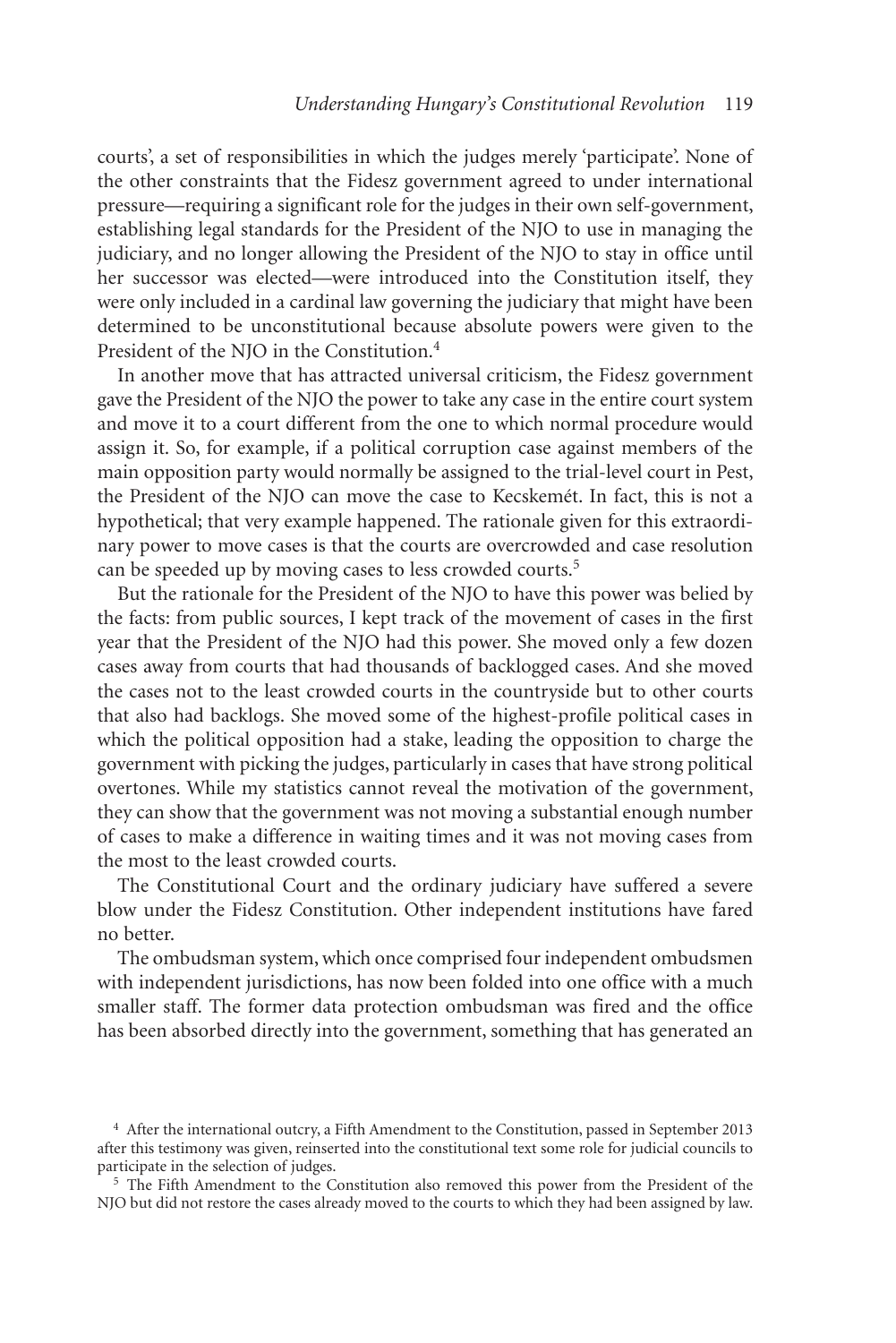infringement action launched by the European Commission against Hungary at the CJEU because EU law requires an independent data privacy officer.

In March 2013, after many public battles with the governor of the Central Bank that the Fidesz government had inherited, the government was finally able to replace him with one of their own ministers. Before he moved to the Bank, however, he used his ministerial power to unilaterally change the rules in the Charter of the Central Bank. Without the need for parliamentary approval or Court review, then, György Matolcsy, as the Fidesz Economics Minister, gave the office of György Matolcsy, the new Central Bank governor, dramatically increased powers just before he moved from one job to the next.

The new Media Council has a chair appointed directly by the Prime Minister and a membership that consists exclusively of members elected by the Fidesz parliamentary two-thirds, all for nine-year terms. The Media Council has draconian powers to levy bankrupting fines based on a review of the content of both public and private media, including broadcast, print and Internet. A Constitutional Court decision freed the print media from some of these constraints, but the Fidesz government could still easily amend the Constitution to bring the print media back under control and the Constitutional Court could say nothing further about it.

The Election Commission has been revamped and now consists exclusively of members who have been elected by the Fidesz parliamentary two-thirds majority, all for terms of nine years. While each party with a national list in the next election, scheduled for April 2014, will have a temporary member on the Commission during the campaign, opposition parties will easily be outvoted by the Fidesz majority.

The legal framework for the 2014 election was still in flux one year before the polling was to occur.6 Early on, however, the Fidesz parliamentary two-thirds enacted two election laws over vociferous protest from opposition parties, creating an even more disproportionate system than the one it replaced. One law gerrymandered the districts for the next election in such a way that it would be very difficult for the opposition to win. The law even fixed the exact boundaries of election districts in a cardinal law that requires a two-thirds vote of the Parliament to change. This law also eliminated the second round of voting for single-member districts so that someone without majority support in a district can enter Parliament, which was not previously the case.

The government passed a second cardinal law on elections that instituted a system of voter registration, even though the country had conducted more than 20 years of elections with an excellent 'civil list' that never produced any complaints of irregularity. The Constitutional Court struck down voter registration as

<sup>6</sup> Effective 18 April 2013, Law XXXVI of 2013 (2013. évi XXXVI. törvény a választási eljárásról) regulated many features of the election, but changes in the election framework were still occurring through 2014. There is no guarantee, as I update this testimony in January 2014, that the election rules will not be changed again before the spring election. In fact, the government pledged in January 2014 that it would legislate to alter the way that minority voters can register to vote for nationality parties.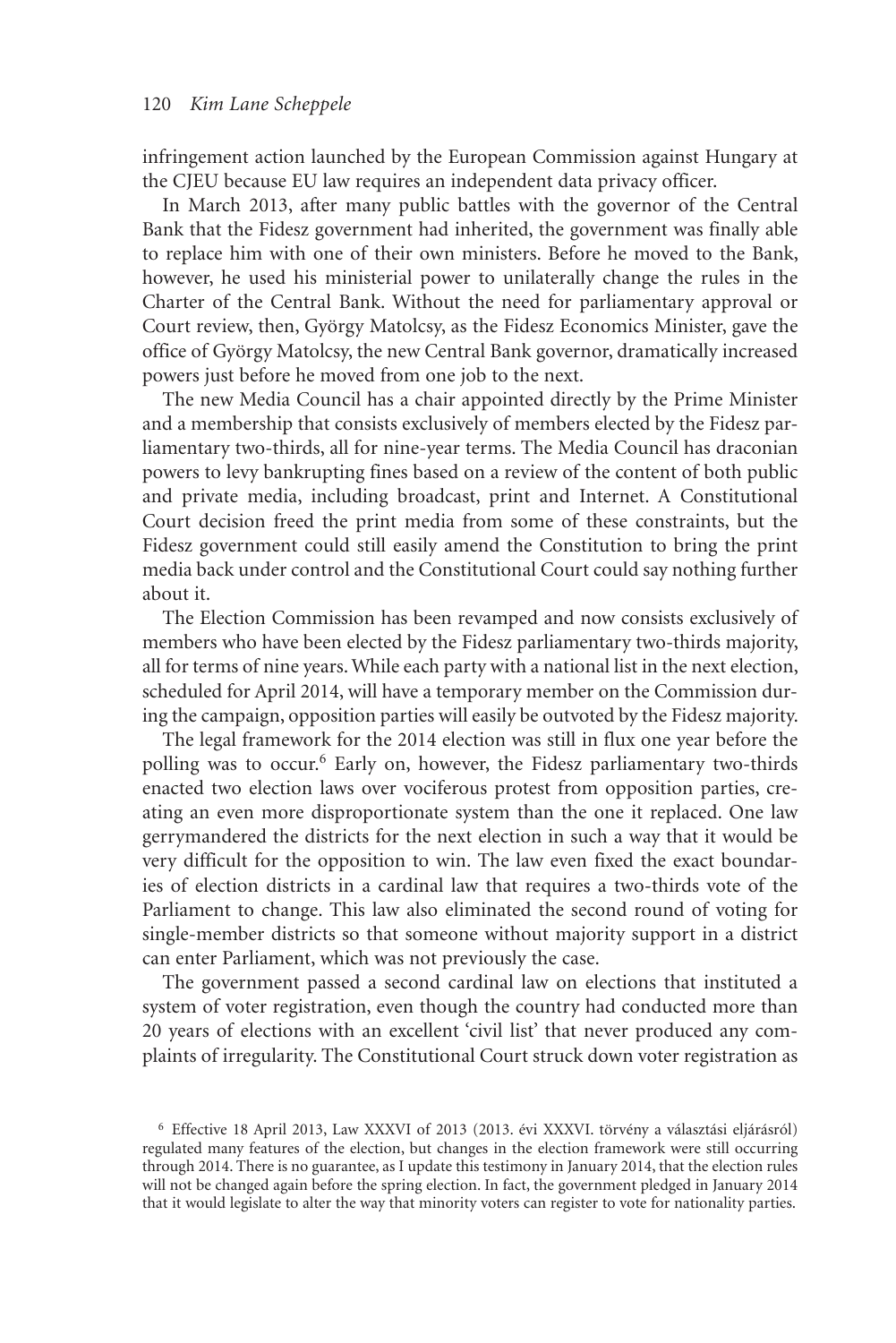unconstitutional, and the governing party seems to have given up on this idea. But with its parliamentary two-thirds vote, the government has the power to override the Constitutional Court by simply adding voter registration to the Constitution at any point. The government may also change other important features of the election system right up until the election takes place. For example, one year before the election, no rules had yet been devised for making and verifying voter lists for ethnic Hungarians in the neighbouring states who recently became eligible for citizenship as the result of constitutional changes.

The Fourth Amendment added new electoral rules in March 2013. The amendment created a constitutional ban on political advertising during the election campaign in any venue other than in the public broadcast media, which is controlled by the all-Fidesz media board. Moreover, only parties with national party lists could advertise at all in the national media, which potentially excluded smaller and newer parties. These restrictions had been previously declared unconstitutional by the Constitutional Court, so the government amended the Constitution to override that decision. And since these provisions are now in the Constitution itself, the Constitutional Court cannot review them again.

But suppose that, despite all of the obstacles that the current governing party put in the way of the political opposition, an opposition coalition manages to win an election anyway. The Fidesz Constitution created a trap that can be snapped shut in just such a case. The Constitution created a National Budget Council with the power to veto any future budget that adds to the national debt, which any foreseeable budget will do. The members of the Budget Council have been chosen by the Fidesz two-thirds majority for terms of six or 12 years and can be replaced only if two-thirds of the Parliament can agree on their successors when their terms are over. Not only does this mean that, for three election cycles out, any future government must follow a budgetary course agreed on by a council where all of the members were elected by the Fidesz government, but this Budget Council has even more power than that.

The Constitution requires the Parliament to pass a budget by 31 March of each year. If the Parliament fails to do so, the President of the country can dissolve the Parliament and call new elections. When this provision is put together with the powers of the budgetary council, the constraints on any future government are clear. If a new non-Fidesz government passes a budget that adds to the debt, that budget can be vetoed by the all-Fidesz Budgetary Council at any time, including on the eve of the budget deadline given in the Constitution. The Parliament would then miss the deadline and the President (also named by Fidesz and serving through 2017) could call new elections. And this process can be repeated until an acceptable government is voted back into power.

The Fidesz government may have created this unfortunate interaction of constitutional provisions inadvertently in an earnest attempt to create a binding mechanism to achieve budget discipline. But it would be easy for the Fidesz government to achieve fiscal discipline without creating this anti-democratic trap. The Fidesz government could amend the Constitution to require that the Budget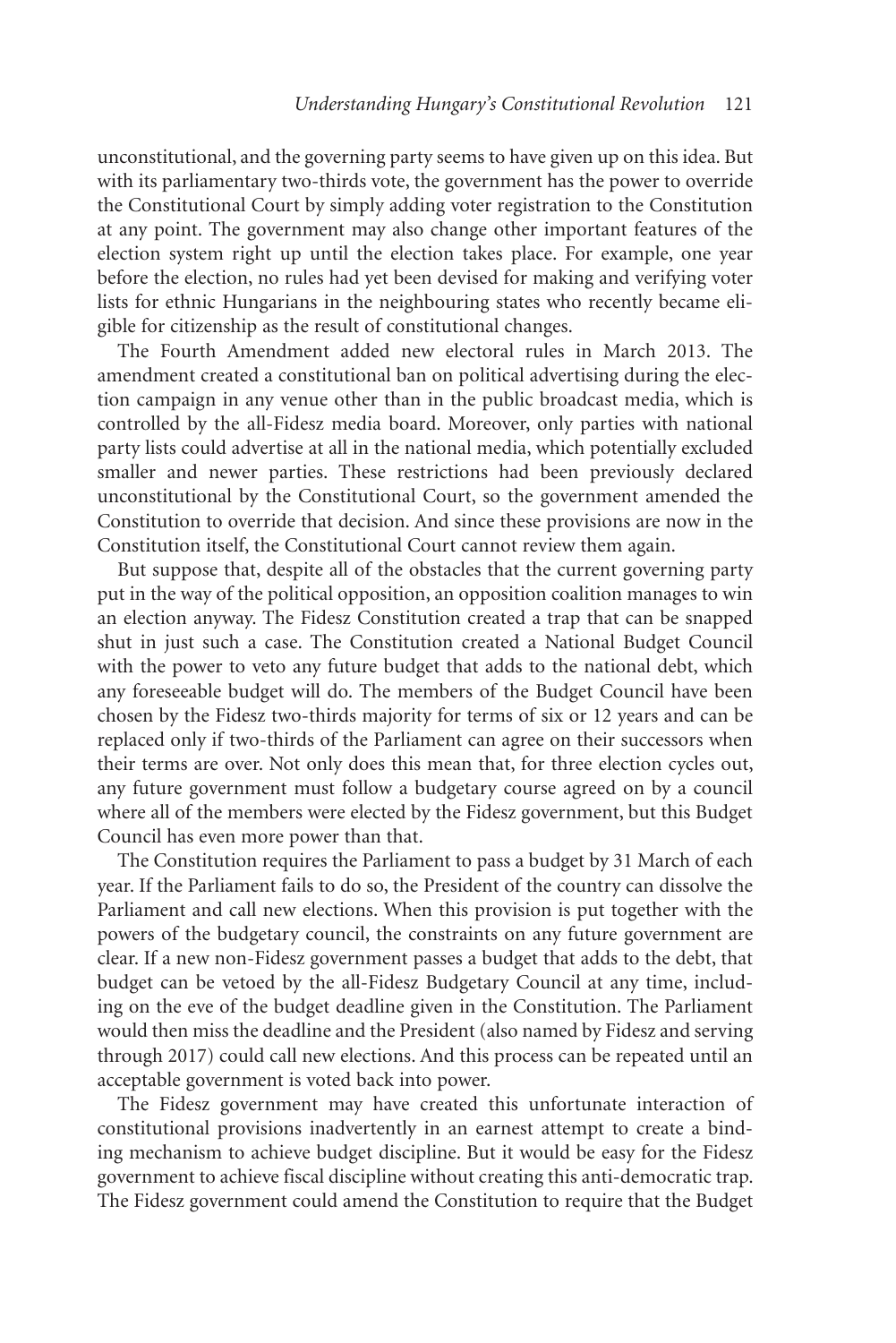Council veto the budget by a deadline that would give the Parliament time to pass a new budget before the President gains the power to dissolve it. I have personally suggested this to high-level members of Fidesz, but an amendment to this effect has so far not appeared.

There is more that could be said about the new Fidesz Constitution. I have only mentioned what I take to be the biggest obstacles posed to constitutionalism and democracy by this new constitutional framework.

What can be done about the Fidesz consolidation of power by the United States, the US Helsinki Commission, and by the Organization for Security and Cooperation in Europe?

First, of course, Hungarian democracy must be created and maintained by Hungarians themselves. But a democratic public must be an educated public and Hungarians themselves need to learn what has happened to their own Constitution over the last three years. Most have no idea, and not because they could not or would not understand.

The government celebrated its new Constitution with great fanfare. They set up 'constitutional tables' at every town hall where people could sign up to receive their very own copy of the Constitution. In June 2012, the government presented to every secondary school graduate a coffee-table book with the words of the new Constitution illustrated with historic and specially commissioned paintings. But much of what I have mentioned above is not contained in the text that the government has distributed.

Hungary's friends, including the United States, could assist financially with a programme to educate citizens, lawyers and judges in Hungary about the new constitutional framework in Hungary. A public education campaign about the new constitutional structure, conducted by Hungarian constitutional experts from the government, from the opposition and from academia, may assist in giving Hungarians better information about their new constitutional system. Such a campaign would be especially effective if it could be conducted through the broadcast media in Hungary, though since the government functionally controls the broadcast media through its Media Council, some monitoring system would have to be put in place to ensure that both the government and opposition voices are heard. Having read thousands of petitions that ordinary Hungarians sent to the Constitutional Court in the 1990s, I am confident that Hungarians themselves will rise to the defence of both democracy and constitutionalism once they see the dangers of a flawed constitutional design.

Secondly, the Hungarian government vociferously claims that it is still a democracy because political parties may still freely organize and contest the election. But its critics are concerned that the government presently controls the media landscape, has enacted a number of legal provisions that disadvantage opposition parties, and continues to change the electoral rules. In fact, nothing prohibits the government from changing important elements of the electoral framework at the last minute. With the election coming up, it is important to get the rules of the game fixed—fairly—as soon as possible.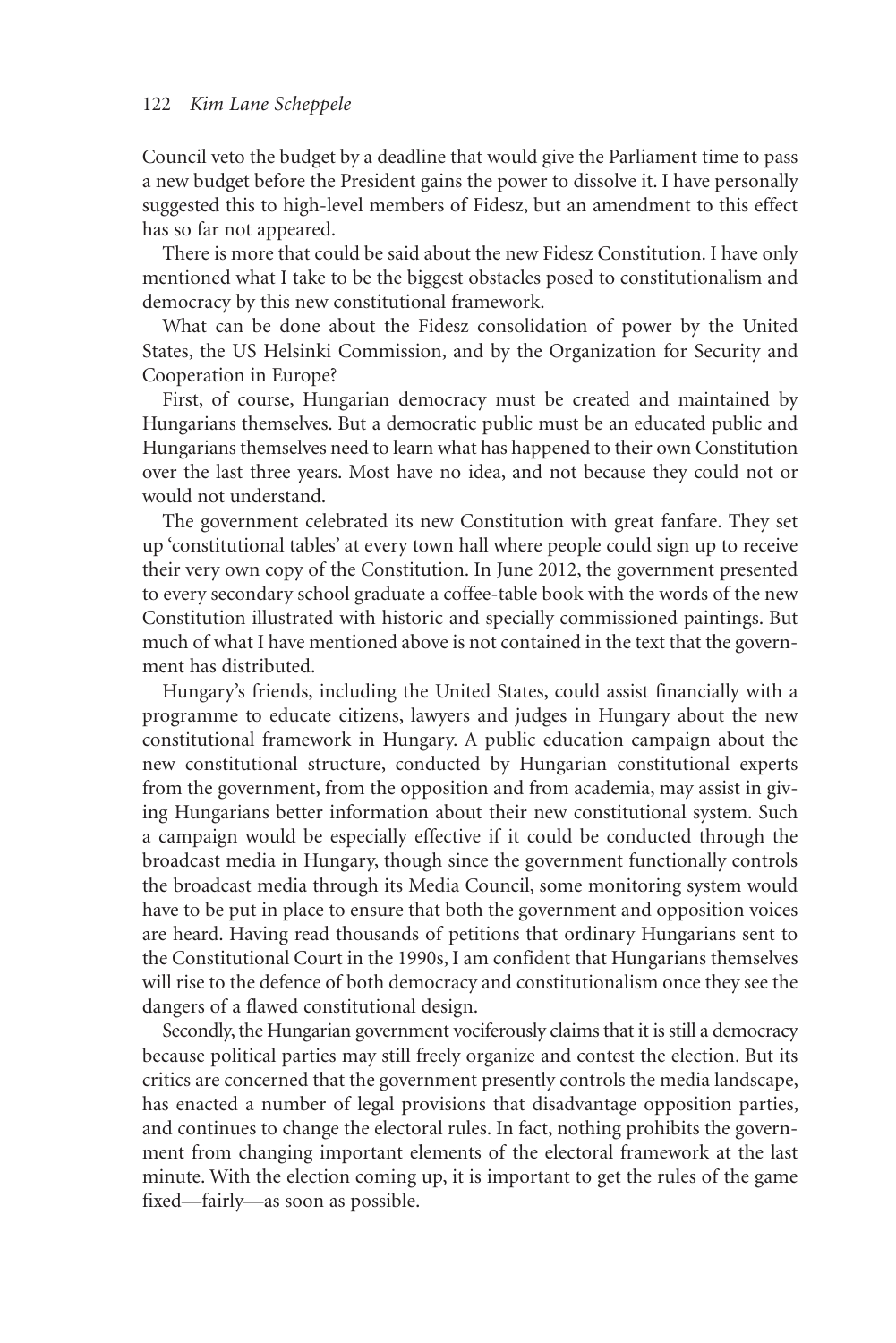The Organization for Security and Cooperation in Europe (OSCE) has expertise in monitoring elections to ensure that they are free and fair. The OSCE should insist that the electoral rules be settled far enough ahead of the election so that all who want to contest the election have a reasonable amount of time to organise themselves accordingly.

Enough questions have been raised about the willingness of the current Hungarian government to recognise the political opposition that the OSCE/ Office for Democratic Institutions and Human Rights (ODIHR) should also fully monitor the 2014 Hungarian parliamentary elections. This should include not just an election-day mission. The comprehensively changed new constitutional framework warrants an early Assessment Mission from OSCE/ODIHR, one that can fully review the effects of all the new provisions. It should focus on the ability of political parties to organise and to get their message out, access to the media, and the fairness of the basic election framework including the creation of electoral districts and the compatibility of both the content and timing of the new electoral rules with the principles of free and fair elections.

Thirdly, the US government should press the Hungarian government to live up to its international commitments to democracy, constitutionalism, the rule of law and robust rights protection. The United States should be vigilant in monitoring backsliding from the high level of constitutional democratic protections that Hungary had achieved after 1989, and the United States should cooperate with the Venice Commission, the Council of Europe Parliamentary Assembly Monitoring Committee, and the European Union (for example, the LIBE Committee of the European Parliament), all of which have ongoing monitoring processes in place.

But the US government should also be aware that, under pressure, the Fidesz government has in the past promised minor changes to its comprehensive framework and then has discarded those changes when the pressure lifted. Moreover, the changes that the Fidesz government has previously offered to make do not really address the key problems of the system. The Fidesz constitutional framework is a highly redundant system that must be understood as a whole. Each individual legal rule cannot be evaluated by itself because one must understand the function of that rule in the larger system. Changing a number of small features of this constitutional order may not in fact address the most serious problem, which is the concentration of political power in the hands of one party. In deciding whether the Hungarian government has been responsive to international and domestic criticism, Hungary's allies need to examine whether proposed changes really alter the way this complex and integrated system works as a whole.

The United States should resist entering the battle of competing checklists of constitutional features. The Hungarian government often insists that some other European country has the same individual rule that its friends criticise. Perhaps we should remember Frankenstein's monster, who was stitched together from perfectly normal bits of other once-living things, but who was, nonetheless, a monster. No other constitutional democracy in the world, let alone in Europe, has the combination of constitutional features that Hungary now has. In evaluating